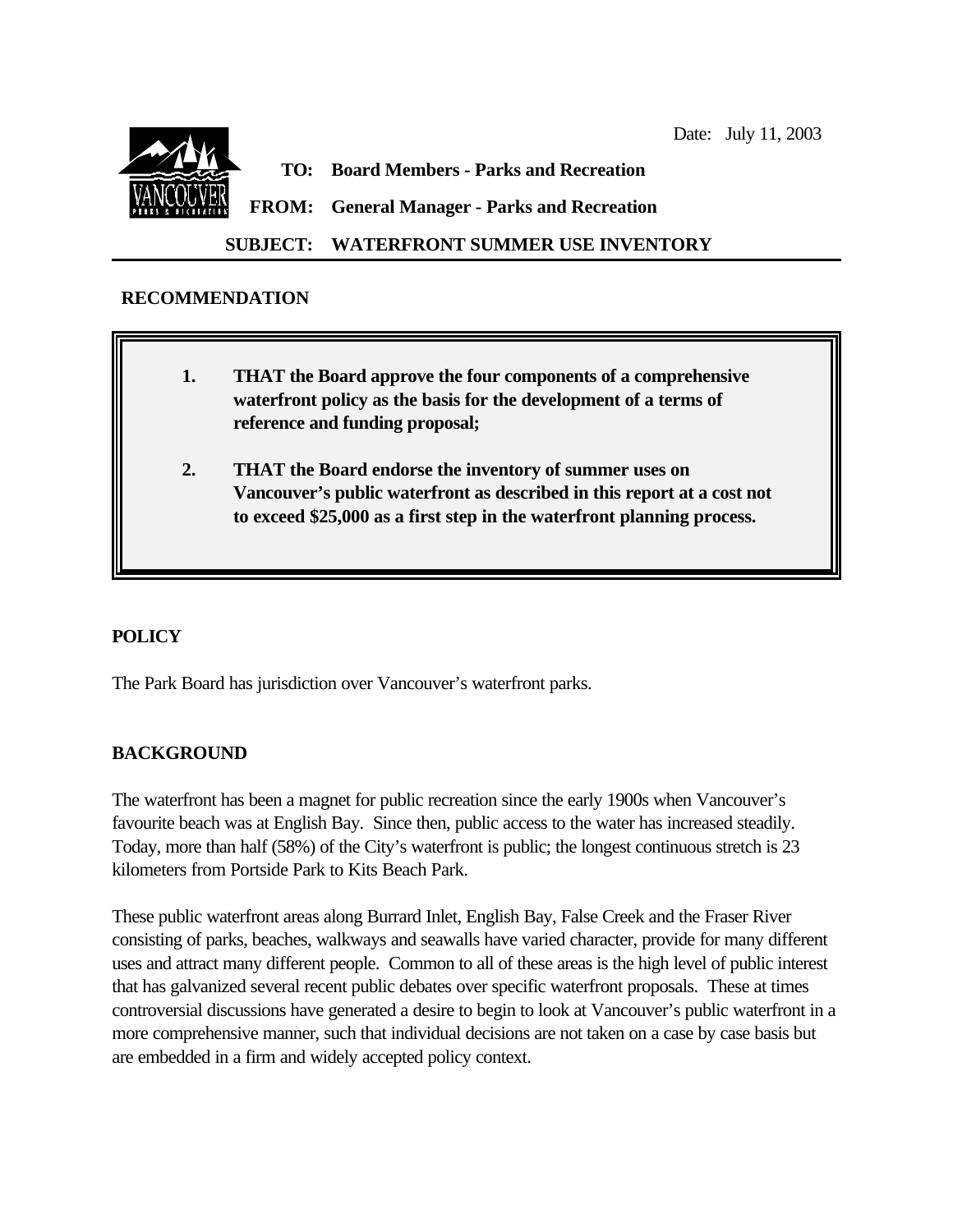#### **DISCUSSION**

For any recreational visitor, the waterfront is one continuous environment that includes dry uplands, tidal and permanently submerged areas, or simply land and water. For planning purposes, however, the waterfront is an area of intense overlapping of jurisdictions, property rights, regulatory regimes, interests and sensibilities. Any comprehensive planning process for the waterfront needs to involve a long list of stakeholders, from the general public to multiple agencies at every level of government, in addition to private owners, businesses, community and non-governmental organizations, First Nations, cultural institutions and recreational clubs.

# # FOUR KEY COMPONENTS OF A WATERFRONT POLICY

The complexity of issues and multitude of interests require a substantial planning process that achieves a desirable depth of participation. The terms of reference for such a process are currently being developed. It can be expected that a new waterfront policy will consist of four key components, an inventory, a vision, a policy framework and an action plan:

- 2. An inventory that maps what exists now, physically, legally, and environmentally, as an interest or an activity, as a constraint or an opportunity.
- 3. A vision for the waterfront of Vancouver that recognizes the status quo, acknowledges historic and natural legacies, and embodies the hopes and dreams for the future.
- 4. A policy framework to guide decision-making on individual projects in harmony with the overall vision.
- 5. An action plan that aligns the Park Board's day-to-day operations with the policy framework, prioritizes capital projects and opens the door to external funding possibilities.

# # SUMMER USE INVENTORY

It is conceivable that these four components are developed incrementally over time. Meanwhile, summer is here, and with it the busiest, most intensive use. While people want to be near the water all year round, the highest number of visitors occurs in summer, and many waterfront activities happen only then. Staff therefore recommend to advance a piece of the waterfront planning process and to conduct in August an inventory of summer uses and a survey of summer users. It should be noted, though, that additional work will be required to capture the uses outside the busy season, and to also talk to those people who stay away from the crowded beaches in summer.